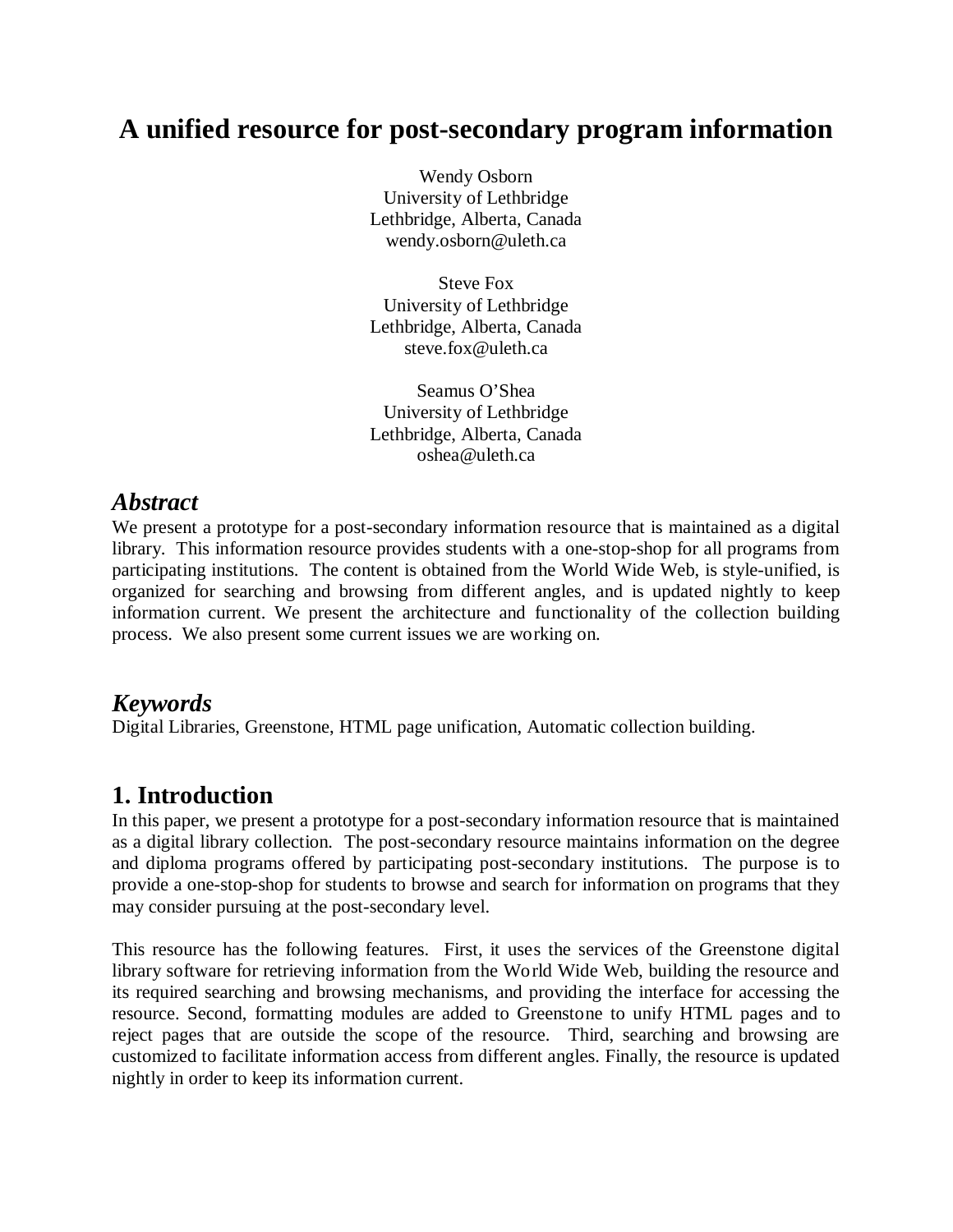We focus our presentation on the architecture and functionality of the post-secondary resource. We begin with some required background information on the Greenstone digital library software. Then, the system architecture is present, followed by the functionality of the post-secondary resource building process and the automated updating approach. Finally, we conclude with current work.

#### **2. Greenstone**

Greenstone (Witten & Bainbridge, 2002) is a software suite for constructing and disseminating digital library collections. A collection is available to users on a local machine or over the Internet. It has many properties that make it a desirable choice for a post-secondary information resource. Greenstone is customizable in many ways. Different searching and browsing criteria can be created for the same collection. For example, the same collection can be set up for browsing by author, document type, and title. Also, the overall style (or, look-and-feel) of a collection is customizable. For example, if an organization has a specific web page style, this can be incorporated easily into a Greenstone collection.

In addition, Greenstone contains many modules, which can be selected and applied to a specific problem domain. Two modules that are specific to Greenstone and applicable to our work are Import and Build. Import takes a set of documents and adds them to a collection, while Build creates the indexes and classifiers for the collection. Two additional modules that are included with Greenstone are Wget (Niksic, 2007) and PDFtoHTML (Ovtcharov & Dorsch, 2007). Wget is a program that retrieves website content. Starting with a root page, Wget recursively visits each link in the page to retrieve other linked pages. PDFtoHTML, as the name implies, takes a document in PDF format and converts it to HTML format. After conversion, the document can be treated in the same manner as other HTML documents.

# **3. System Architecture**

The architecture of our proposed system incorporates existing modules from Greenstone with additional modules that handle the unification of HTML pages and maintain the list of program websites from participating institutions. Figure 1 depicts the overall architecture.

The Web Document Retriever (Wget) module retrieves HTML and PDF content from, each participating website in the Post-Secondary Site List. Because the documents that are retrieved depend on the links obtained from HTML pages, some documents that are external to the main site may also be retrieved. All documents are passed to the HTML Unifier module. This unifier module is responsible for performing the following two-phase process:

- Unifying the appearance of HTML pages, and;
- Removing irrelevant HTML pages

Any documents that are in PDF format are passed to the PDF to HTML converter (PDFtoHTML) module to convert them to HTML before they are considered for selection. Finally, the unified pages are passed to the Collection Builder module, which contains the Import and Build modules, so the collection can be created.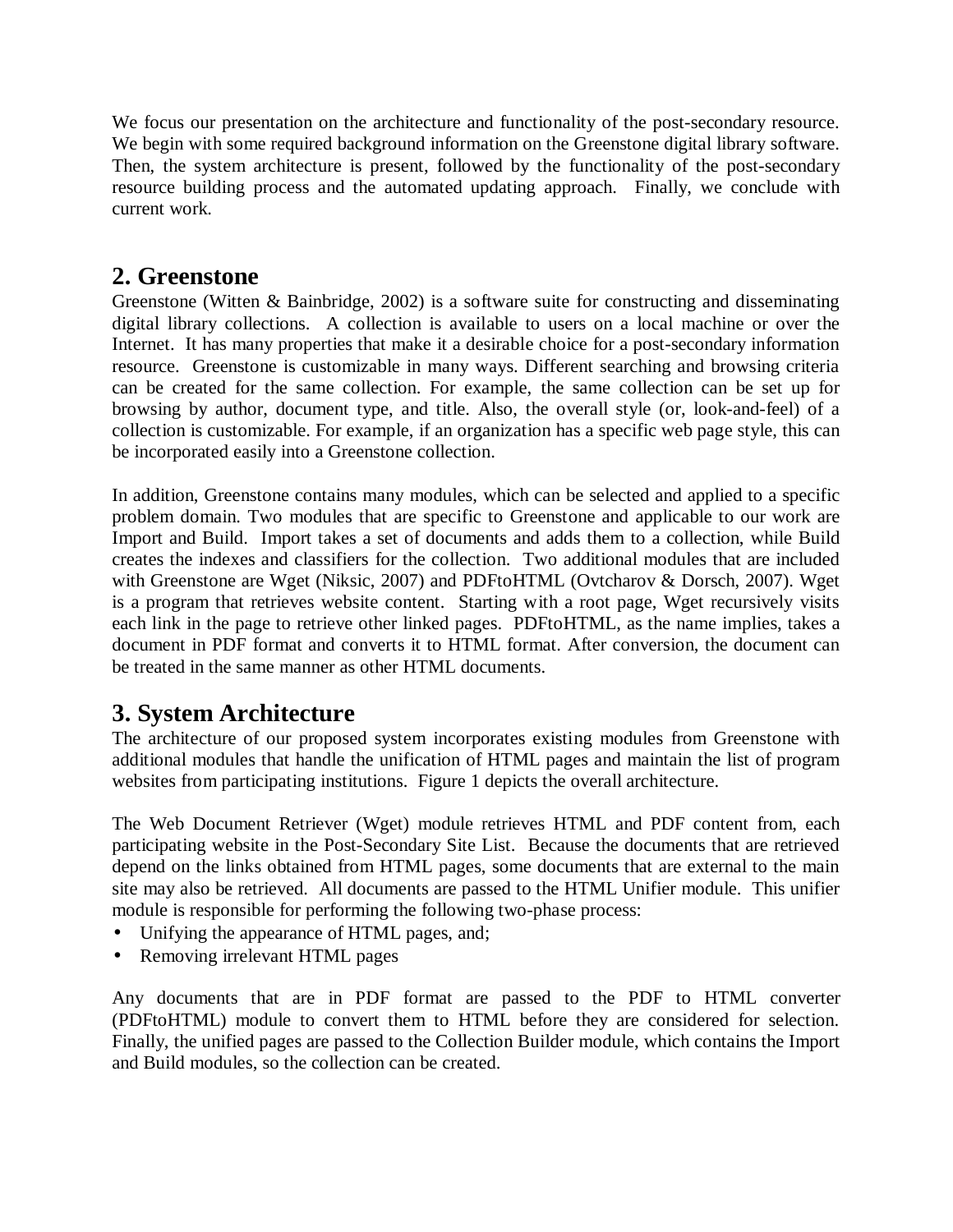

**Figure 1**: System Architecture

We present the functionality of the HTML Unifier module over the next two sections. First, we present the HTML page unification approach. Then, we present the approach for removing irrelevant documents.

#### **4. Unifying Web Content**

Greenstone provides a module to process HTML pages before creating a collection that contains them. We found additional issues that needed to be addressed in order to unify the documents for our requirements:

- **Broken and unwanted links**. The Greenstone HTML module has an option for setting up active links in a page. However, if a link on the original site does not work, then it will not work in a Greenstone collection. In addition, some links lead to information that is outside the scope of the collection. Therefore, to keep our focus on content, we decided to remove all links from the document.
- **Formatting differences**. Greenstone can remove some style formatting and content (such as images). However, there is some unwanted formatting may remain after the style-removal process of Greenstone. For example, if an image was inside a table, the table is not removed when the page is processed. In addition, each participating site has its own page style. Collectively, they are not visually appealing.

Therefore, the first phase of the HTML Unifier module is to remove the majority of formatting information, such as HTML tags and their content, from the documents for all participating sites. The resulting HTML pages contain mostly text information and some HTML formatting that can be processed into metadata. The pages are passed to the filtering phase of the process.

### **5. Filtering Web Content**

As mentioned, some HTML documents that are obtained by the Web Document Retriever module are outside the scope of the resource, and therefore are considered irrelevant. The second phase of the HTML Unifier module is to remove irrelevant pages. Currently, it employs a simple search for specific keywords that are related to post-secondary programs. These keywords are